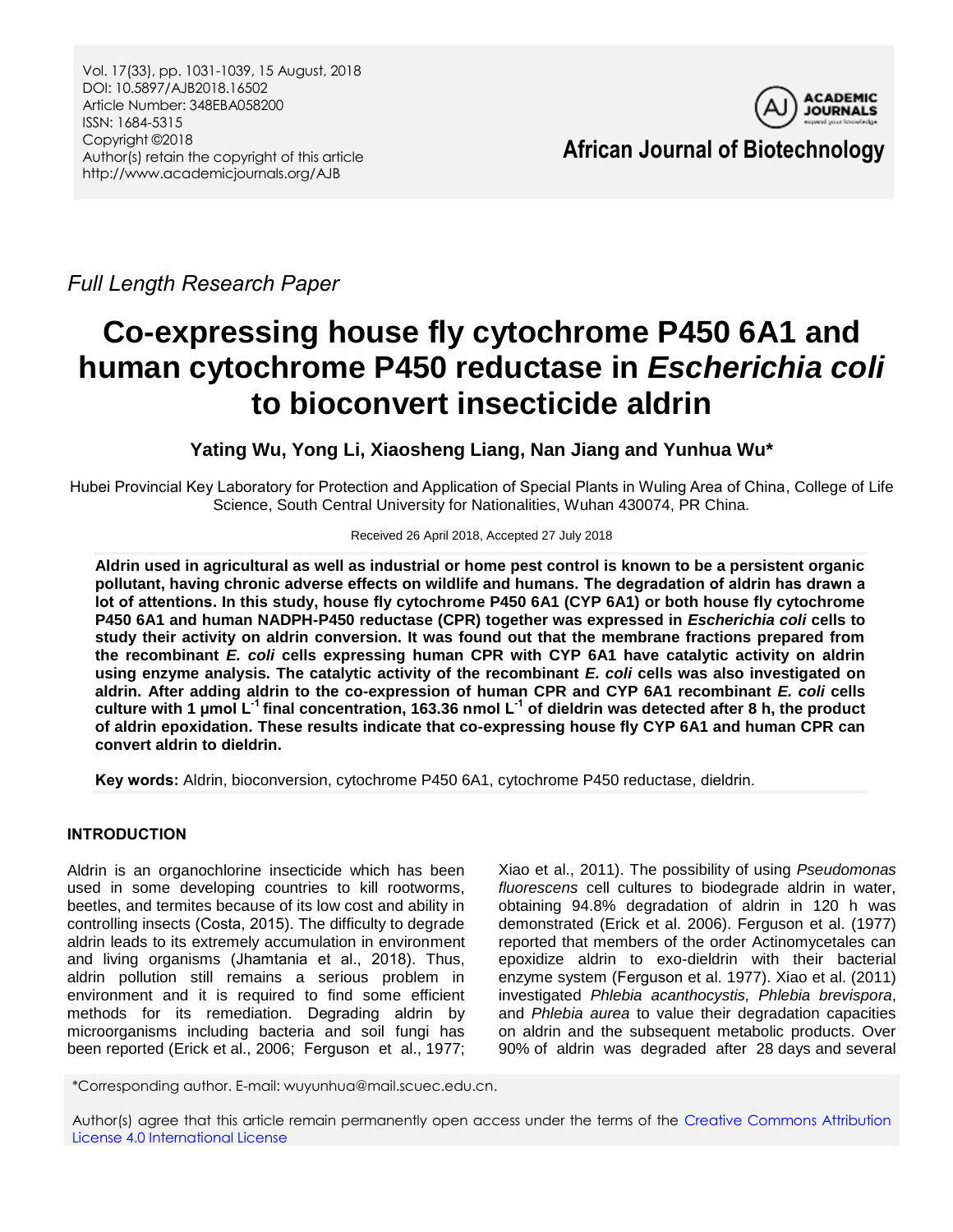new metabolites including 9-hydroxyaldrin and two carboxylic acid products were also detected in the fungal cultures (Xiao et al., 2011).

Although using natural microorganisms to degrade aldrin in polluted soil is promising, there has been no report of the use of engineered microorganisms to degrade aldrin till now. The construction of an aldrinmetabolizing enzyme and its over-expression in microorganisms are useful for bioremediation. Cytochrome P450s from insects are involved in the metabolism of synthetic insecticides (Goff et al., 2003), secondary plant chemicals (Wiseman and Lewis, 2007), and insect hormones (Liu et al., 2015). The characteristics of insect P450s indicate that they can be used for the study of the metabolism and biodegradation of insecticides. It has been reported that phenobarbital treatment increases cytochrome P450 6A1 gene levels in house fly and increases the epoxidation of cyclodiene insecticides in particular [\(Cariño](http://www.sciencedirect.com/science/article/pii/0965174894900345) et al., 1994). This suggests that cytochrome P450 6A1 are related with aldrin metabolism. A homogeneous recombinant cytochrome P450 6A1 from house fly was obtained by expressing it in *Escherichia coli* and was exploited to monitor aldrin pollution in the environment (Wu et al., 2011; Zhang et al., 2010). However, microsomal P450s depend on their redox partner, NADPH-cytochrome P450 reductase (CPR), to deliver electrons from nicotinamide adenine dinucleotide phosphate (NADPH). In eukaryotic cells, the endogenous electron transport system is enough to support the P450's activity (Zhang et al., 2017); however, the reduction rate of heme iron of cytochrome P450s is very low because of the insufficient endogenous electron transport system in *E. coli*. To enhance the *in vivo* catalytic activity of P450 in *E. coli,* addition of CPR is required. It was reported that the coexpression of cytochrome P450 and cytochrome-450 reductase in the same *E. coli* cells can eliminate the need to add reductase (Grinkova et al., 2010). Like cytochrome P450s, cytochrome-450 reductase can be easily expressed in *E. coli* with certain activity (Kimura and [Iyanagi](http://med.wanfangdata.com.cn/Paper/Search?q=%e4%bd%9c%e8%80%85%3a(Takashi%2c+Iyanagi)) 2003). Considering the availability of human cytochrome P450 reductase gene in our laboratory, choice was made to express house fly cytochrome P450 6A1 and human cytochrome P450 reductase in *E. coli* in the present study. It was found out that the genetically engineered *E. coli* strains have metabolic activity of converting aldrin to dieldrin by gas chromatography-mass spectrometry (GC-MS) analysis.

## **MATERIALS AND METHODS**

The expression vector pCW and human *cpr*/pCW were given by Dr. F. Peter Guengerich (Medical Center of Vanderbilt University). The gene *cyp6a1* and *E. coli* DH5α cell were preserved in our laboratory. Aldrin, lysozyme, dithiothreitol (DTT) and Triton N-101 were bought from Sigma, America. δ-Aminolevulinic acid (δ-ALA) was obtained from Aldrich, Merck. The restriction enzymes, *Nde*I and *Hind*III*,* and Isopropyl-β-D-thiogalactopyranoside (IPTG) were

from Takara, Japan. Terrific broth (TB) and Luria-Bertani (LB) media were from Invitrogen, America. All other chemicals were of reagent grade and were used directly without other treatment.

#### **Construction of co-expression plasmids for house fly CYP6A1 and human CPR**

The *cyp6a1*/pCW was constructed and preserved in our laboratory. Full length of *cyp6a1* was cloned from house fly, digested with *Nde*I*/Sal*I and then ligated into *Nde*I*/Sal*I-cut the vector pCW (Zhang et al., 2010). In this study, *Nde*I and *Hind*III sites were created for *cyp6a1* by PCR. The forward 5′- AGCGACATATGGCTTTTGGTTCATTTCT-3′ (the underlined sequence is the *Nde*I site) and reverse 5′- GCCAAGCTTTTATTTAATTTTCTTTCTT -3′ (the underlined sequence is the *Hind*III site) were used as the primers. A full-length human *cpr* was obtained by digesting with *Hind*III enzyme from *cpr*/pCW vector. To link *cyp6a1* with *cpr,* the 16 bp sequence TAACTTTAAGAAGGAGAT, which contained an optimized Shine-Dalgarno ribosomal binding site (RBS), was designed to enhance its production in *E. coli*.

#### **Expression of house fly CYP6A1 and human CPR**

A single ampicillin-resistant colony of *E. coli* BL 21 cells transformed with plasmid DNA was grown overnight at 37°C in Luria-Bertani medium supplemented with 100 ug mL $^{-1}$  ampicillin. A 1 mL aliquot was used to inoculate each 1.0 L of the TB containing 0.02% bactopeptone (w/v). The TB medium was supplemented with ampicillin (50 ug mL $^{-1}$ ), 1.0 mM thiamine, 0.5 mM δ-ALA and trace elements  $[27 \text{ g } \text{FeCl}_3 \cdot 6\text{H}_2\text{O}, 2.0 \text{ g } \text{CoCl}_2 \cdot 6\text{H}_2\text{O}, 2.0 \text{ g } \text{ZnCl}_2 \cdot 4\text{H}_2\text{O},$ 2.0 g Na<sub>2</sub>MoO<sub>4</sub>, 1.0 g CaCl<sub>2</sub>·2H<sub>2</sub>O, 1.0 g CuCl<sub>2</sub>, 0.5 g H<sub>3</sub>BO<sub>3</sub>, and 100 mL concentrated HCl in 1 L ultrapure water]. Induction of the tac promoters was done by adding 1.0 mM IPTG when the  $OD<sub>600</sub>$  of the expression culture reached 0.6. Then it was shaken at 37°C and 180 rpm and the culture was incubated for another 36 h at 28°C and 160 rpm in a shaker.

## **Cell harvesting and lysis**

The pelleted cells were resuspended in 2×TSE (100 mM Trisacetate, pH 7.6, containing 500 mM sucrose, and 0.5 mM EDTA) according to 5 mL of 2×TSE versus 100 mL of culture. Following the addition of lysozyme (0.25 mg/mL), the cells were gently shaken for 30 min after the addition of an equal volume of  $H_2O$ . The lysed cells were centrifuged by 2800 *g*, 4°C for 15 min. The resulting spheroplasts (4 mL/100 mL of culture, in 100 mM pH 7.4 potassium phosphate buffer), which contains 6 mM magnesium acetate, 20% glycerol (v/v) and 0.01 mM DTT, were frozen at -70°C until further use. During the thawing phase, the protease inhibitors of PMSF were added at final concentration of 2 μΜ. Cells were sonicated for 20 min with 5 s bursts (at 50% full power) while they were kept in an ice-salt bath. The resulting lyaste was centrifuged at 12000 rpm for 12 min, and the resulting supernatant was then centrifuged at 180000 *g* for 65 min; the pellet (that is, membranes), which contains 0.25 mM EDTA and 0.25 M sucrose, was resuspended in 20 mM Tris-acetate buffer (pH 7.4) and then was stored at -70°C.

#### **Characterization of CYP6A1 and CPR expression**

CYP 6A1 content was calculated by the general Omura and Sato method using an extinction coefficient of 91 mM $1$  cm $1$  (Omura, 1964). Total protein concentration was determined by the Lowry assay (Lowry et al., 1951). Activities of CPR were determined by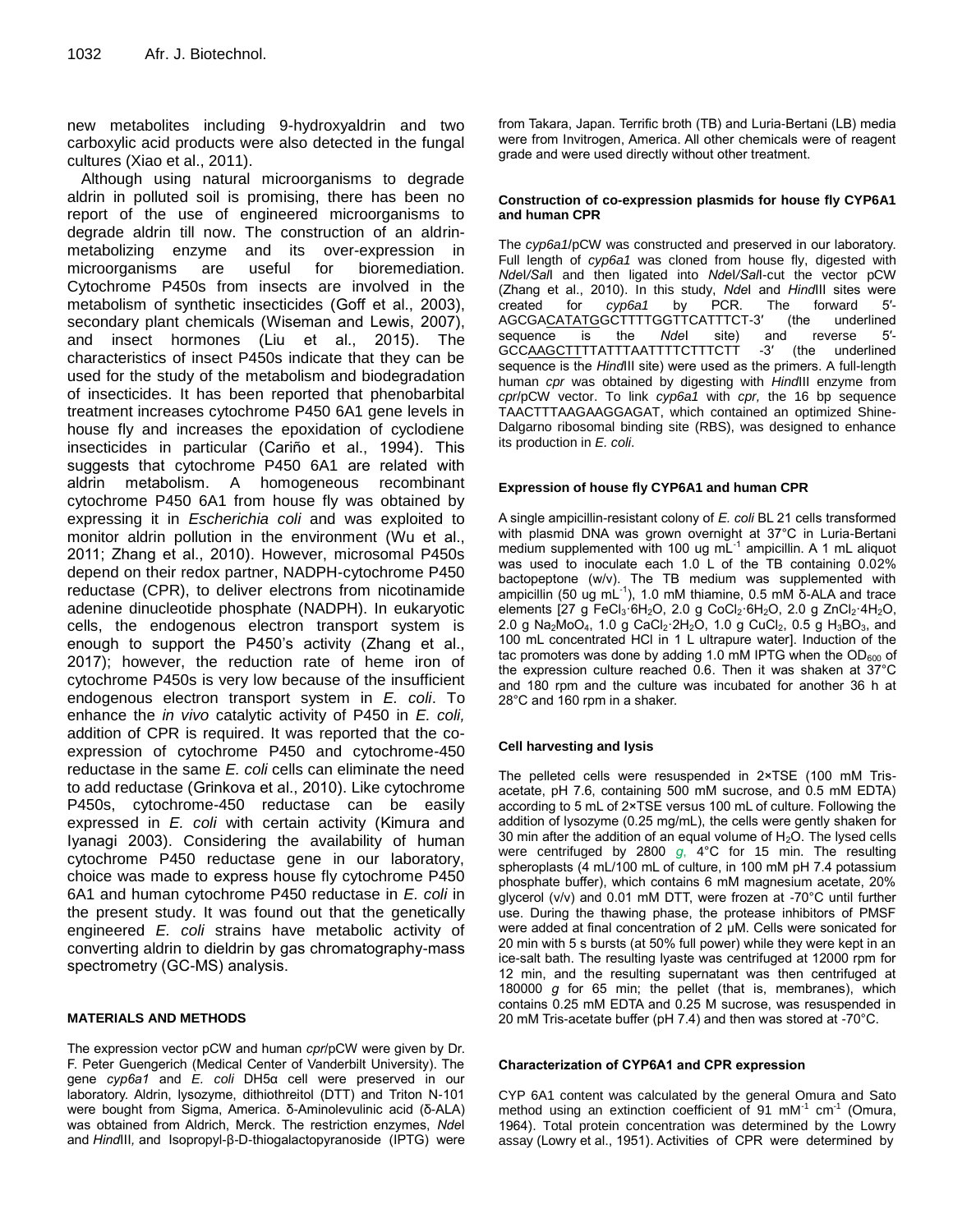

**Figure 1.** Construction of expression vector pCW/cyp6a1-cpr.

the reduction of cytochrome *c* (20 µM) with addition of 100 µM NADPH. All assays and incubations were carried out in a 100 mM pH 7.4 potassium phosphate buffer. The reduction rate of CPR was monitored by the increased absorbance at 550 nm (Guengerich et al., 2009). For calculating the reduction rate of CPR, a specific molar absorption coefficient (21.1 mM<sup>-1</sup> cm<sup>-1</sup>) of equine heart cytochrome *c* was used.

## **Measurement of catalytic activity of CYP6A1 and CPR towards aldrin**

The reaction mixture contained 2 to 200 µM aldrin (dissolved in acetone) and 50 nM of CYP6A1 and 7 nM of CPR in a final volume of 1.0 mL 50 mM pH 7.4 potassium phosphate buffer. The reaction was initiated after adding NADPH with 0.5 mM final concentration. Incubations were carried out at 37°C for 30 min and terminated by vortexing with 4 mL of ethyl acetate, and 5 µM heptachlor was added to the mixture as an internal standard for GC-MS analysis. Aliquots of the reaction mixture were collected at varying time intervals up to 30 min and the reaction product was extracted with four volumes of petroleum ether. The organic phase was recovered and dried up by a rotary evaporator. The resulting residue was resolubilized with 50 µL of petroleum ether. A 1 µL aliquot was injected into GC-MS equipped with a DB-5MS capillary column and an electron capture detector. Helium was used as the carrier gas with a flow of 36.8 cm  $s^{-1}$ . Samples were injected automatically in splitless mode by HP 7673 auto sampler with 1.00 µL each time. The injection port temperature was kept at 260°C. The column temperature was maintained at 80°C for 1 min, and then programmed at 25°C min<sup>-1</sup> to 200°C, which was held for 1 min, then at 5°C min<sup>-1</sup> to 250°C, and then increase at 20°C min<sup>-1</sup> to 290°C, which was held for 5 min. The mass-spectrometer acquisition parameters were as follows: electron energy 70 eV, solvent delay 10 min, electron multiplier voltage 2000 V. Metabolism product was detected with selected ion monitoring (SIM).

#### **Determination of catalytic activity of the recombinant** *E. coli* **cells towards aldrin**

The substrate aldrin was dissolved in acetone. To study the metabolism of aldrin by the recombinant *E. coli* cells, the final concentration was adjusted to 1 µM. The recombinant *E. coli* cells were cultivated at 30°C after adding aldrin. At varying time intervals, up to 8 h aliquots of the cell culture were sampled and extracted with four volumes of diethyl ether-petroleum ether (1:1). The organic phase was collected then dried up. The resulting residue was resolubilized with petroleum ether and applied to the aforementioned GC-MS analysis. Samples were analyzed three times in the same assay and in three different runs. The mean data was obtained to analyze the catalytic activity of the recombinant *E. coli* cells towards aldrin.

## **RESULTS**

## **Construction and expression of CYP6A1 and CPR in**  *E. coli*

Figure 1 shows the schemes to construct the expression plasmid. *cyp6a1* and *cpr* gene fragment was cut from the recombinant plasmid pCW with *Nde*I/*Hind*III and *Hind*III, respectively and subcloned into the expression vector pCW. A 16 bp linker containing a Shine-Dalgarno ribosomal binding site was employed to link *cyp6a1* and *cpr*. After ligation and transformation, the positive recombinants were subsequently screened out by using ampicillin selective media. Figure 2A shows the nucleic acid electrophoresis of pCW, pCW/CYP6A1 and pCW/CYP6A1-CPR, respectively. The CYP6A1 recombinants were identified by PCR with the forward and reverse primers (Figure 2B). The CYP6A1 and CPR recombinants were proven to contain the 1.5 and 2.0 kb fragments by enzyme cutting with *Nde*I and *Hind*III, respectively (Figure 2C).

The temperature and time for *E. coli* growth were optimized and the highest expression level was obtained at 28°C and 38 h. Compared with no insertion, the expression of CYP 6A1 was obvious (Figure 3). The molecular weight of P450 6A1 is about 58 kDa, which is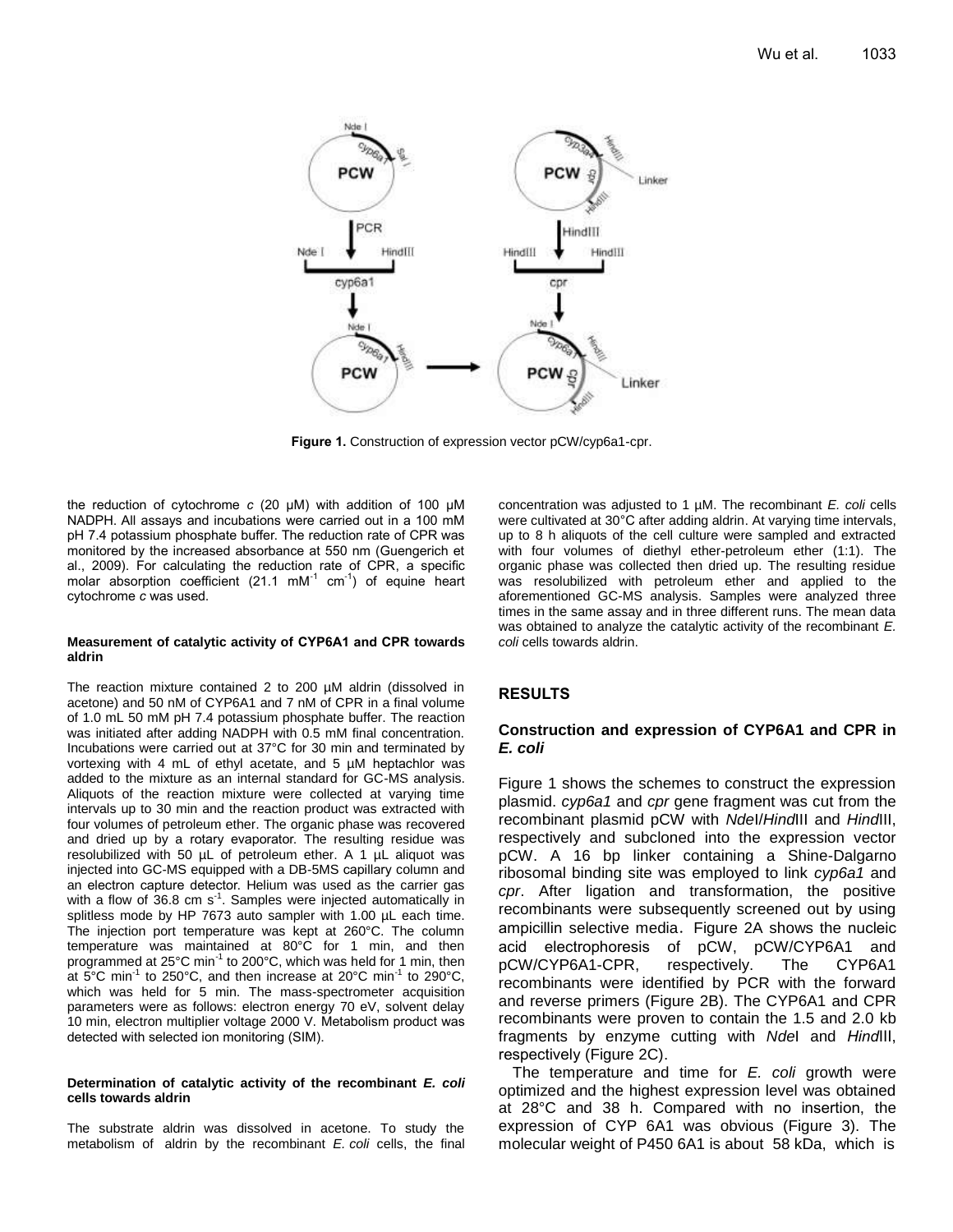

**Figure 2.** Nucleic acid electrophoresis of pCW (lane 1), pCW/cyp6a1 (lane 2) and pCW/cyp6a1-cpr (lane 3), respectively (A). Identification of the recombinant expression plasmid of pCW/ cyp6a1 by polymerase chain reaction (B) and identification of the recombinant expression plasmid of pCW/cyp6a1-cpr with *Nde*I/*Hind*Ⅲ digestion(C).



**Figure 3.** Characterization the expression of recombinant P450 6A1 at the optimized condition of 28°C and 38 h by SDS-PAGE Lane M: Molecular size markers; Lane 1-3: the whole cell lysate, the supernatant and the deposit of *E. coli* with the pCW vector with a non-expressed insert, respectively; Lane 4-6: the whole cell lysate, the supernatant and the deposit of *E. coli* with the pCW vector containing the P450 6A1 modified cDNA induced by the IPTG, respectively; Lane 7-9: the whole cell lysate, the supernatant and the deposit of *E. coli* with the pCW vector containing the P450 6A1 and human CPR modified cDNA induced by the IPTG, respectively

consistent with the gene product. However, the expression of CPR is too low to be detected by SDS-PAGE.

The determination of the CYP6A1 content was based on the method of Omura and Sato (1964) and the result is shown in Table 1. As shown in Figure 4A, the membrane fraction of CYP6A1 showed a maximum

absorption peak at 447 nm with a small peak at 420 nm.

The results indicate the recombinant protein was produced in good quality. On the basis of reduced CO difference spectrum, the expression level in the membrane fraction of CYP6A1 in *cyp6a1*/pCW construct or in *cyp6a1-cpr*/pCW construct was estimated to be 350 nmol  $L^{-1}$  or 158 nmol  $/L^{-1}$  culture, respectively. The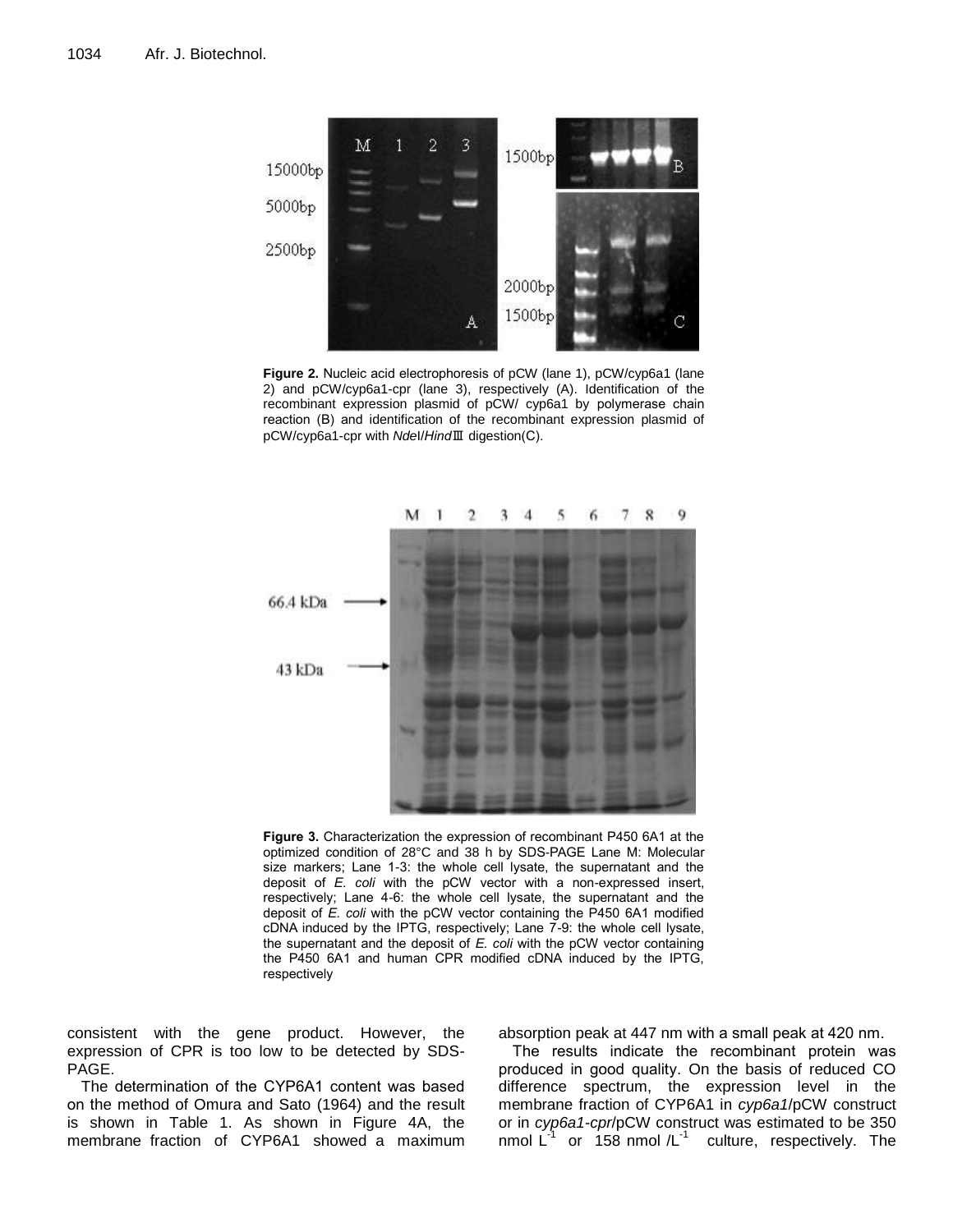

**Figure 4.** Determination the expression level of enzyme house fly cytochrome P450 6A1 (A) and human cytochrome P450 reductase (B) in recombinant *E. coli* cells.

expression level of P450 in CYP6A1-CPR co-expression is almost half of that in the expression of P450 alone. The limit of the capacity of protein synthesis in *E. coli* for the additional two proteins synthesis may cause the decrease in the expression level of P450. Compared with the previous reported data about the expression level of cytochrome P450s [\(Hiroshi](http://academic.research.microsoft.com/Author/4130188/hiroshi-iwata) et al., 1998), the highest expression level of CYP2C8 with 381 nmol  $L^{-1}$  of culture and the lowest expression level of CYP2A6 with 66 nmol L<sup>-1</sup> of culture, the expression level of CYP6A1 in this report is medium.

Cytochrome c reductase activity was used to characterize the expression level of CPR in the recombinant *E. coli* cells (Figure 4B). From the results in Table 1, it can be concluded that the cytochrome c reductase activity in the recombinant *E. coli* cells expressing both CYP6A1 and CPR was 137-fold higher than that expressing CYP6A1 only. In the previous report, the expression level of human CPR, co-expressed with cytochrome P450, ranged from 68 to 312 nmol  $L^{-1}$  of culture [\(Hiroshi](http://academic.research.microsoft.com/Author/4130188/hiroshi-iwata) et al., 1998). The expression level of CPR in this report is very low. The low yield of CPR in this

report may be caused by the case of co-expression of proteins.

# *Metabolism of aldrin by CYP6A1 and CYP6A1/CPR*

CYP6A1 or CYP6A1-CPR in membranes collected from the recombinant *E. coli* cells were examined on the metabolism of aldrin. GC-MS method was applied to analyze the metabolites as reported previously (Xiao et al., 2011). The membrane fraction prepared from the control pCW and *cyp6a1*/pCW showed no activity on aldrin in this study. Figure 5 shows GC-MS profiles of the metabolites by the reconstituted CYP6A1/CPR. At 30 min of incubation, 25% of aldrin was converted into its metabolite. Mass spectrum of aldrin (retention time 8.4 min) and its metabolite (retention time 10.6 min) is as shown in Figure 6. Aldrin with molecular weight 365 has a mass spectrum showing the following fragment ion results: m/z 329[M-CI]<sup>+</sup>, m/z 293 [329-HCI]<sup>+</sup>, and 263 [293-CH<sub>2</sub>CH<sub>3</sub>]<sup>+</sup>. Its metabolite had fragment ions at m/z  $345$  [M-HCI]<sup>+</sup>, m/z 263 , m/z 263 [345-OCH<sub>2</sub>CH<sub>3</sub>CI]<sup>+</sup>, m/z 237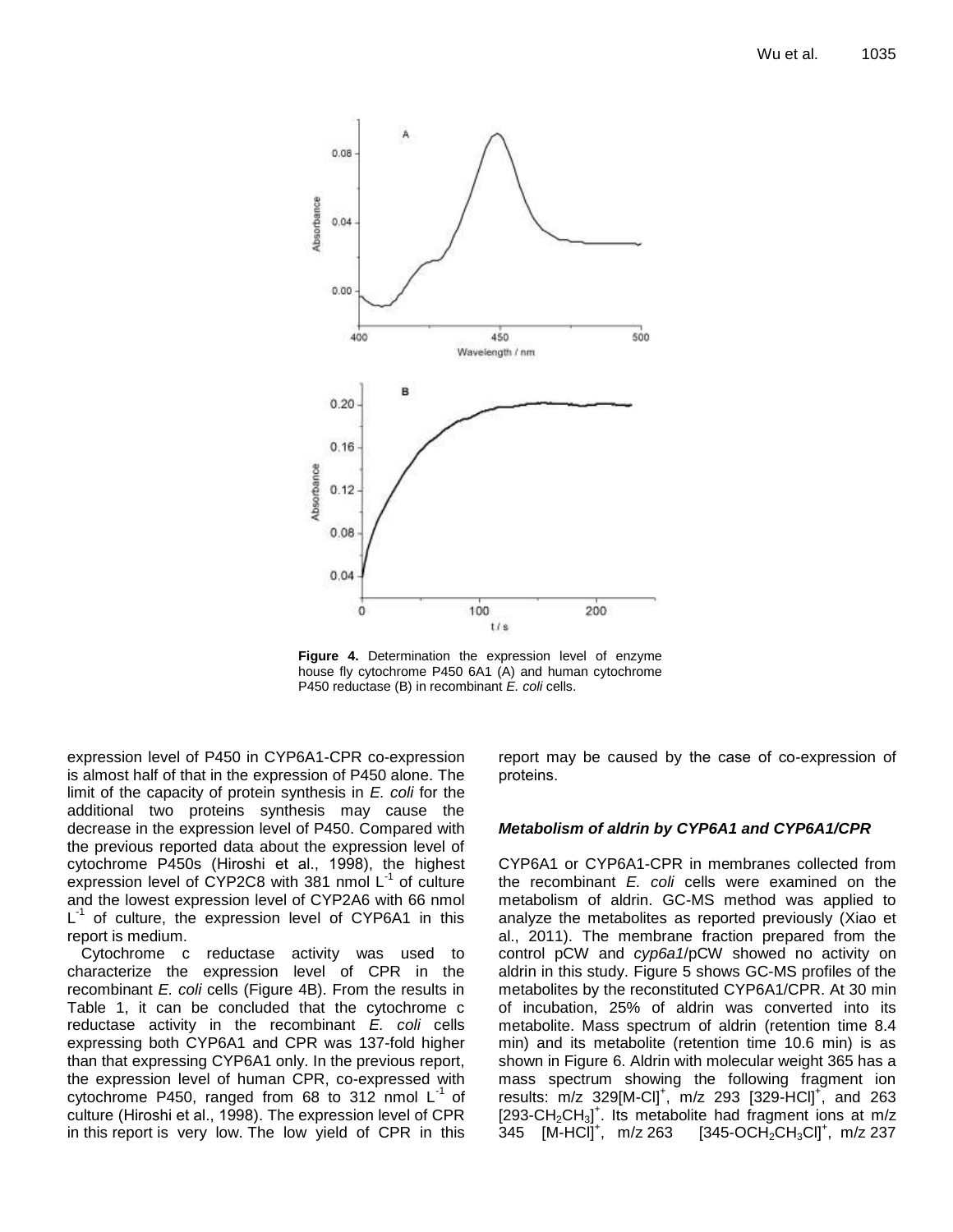

**Figure 5.** GC-MS profiles of aldrin and its metabolites by the membrane fractions prepared from the recombinant CYP6A1-CPR *E. coli* cells.



**Mass to charge ratio (m/z)** 

**Figure 6.** Mass spectra of aldrin (A) and its metabolite dieldrin (B).

 ${[\mathsf{C}_5\mathsf{Cl}_5]}^+$ , and 79. Based on comparison with published data (Xiao et al., 2011), it was concluded that metabolite was dieldrin, the epoxidized product of aldrin.

According to the product dieldrin turnover and the

double reciprocal method, the kinetic parameters,  $\mathsf{K}_{\mathsf{m}}$  and V<sub>max</sub>, for the CYP6A1/CPR dependent epoxidation activity towards aldrin were estimated to be 46.1 μM and 27.3 nmol/nmol P450/min, respectively. The kinetic study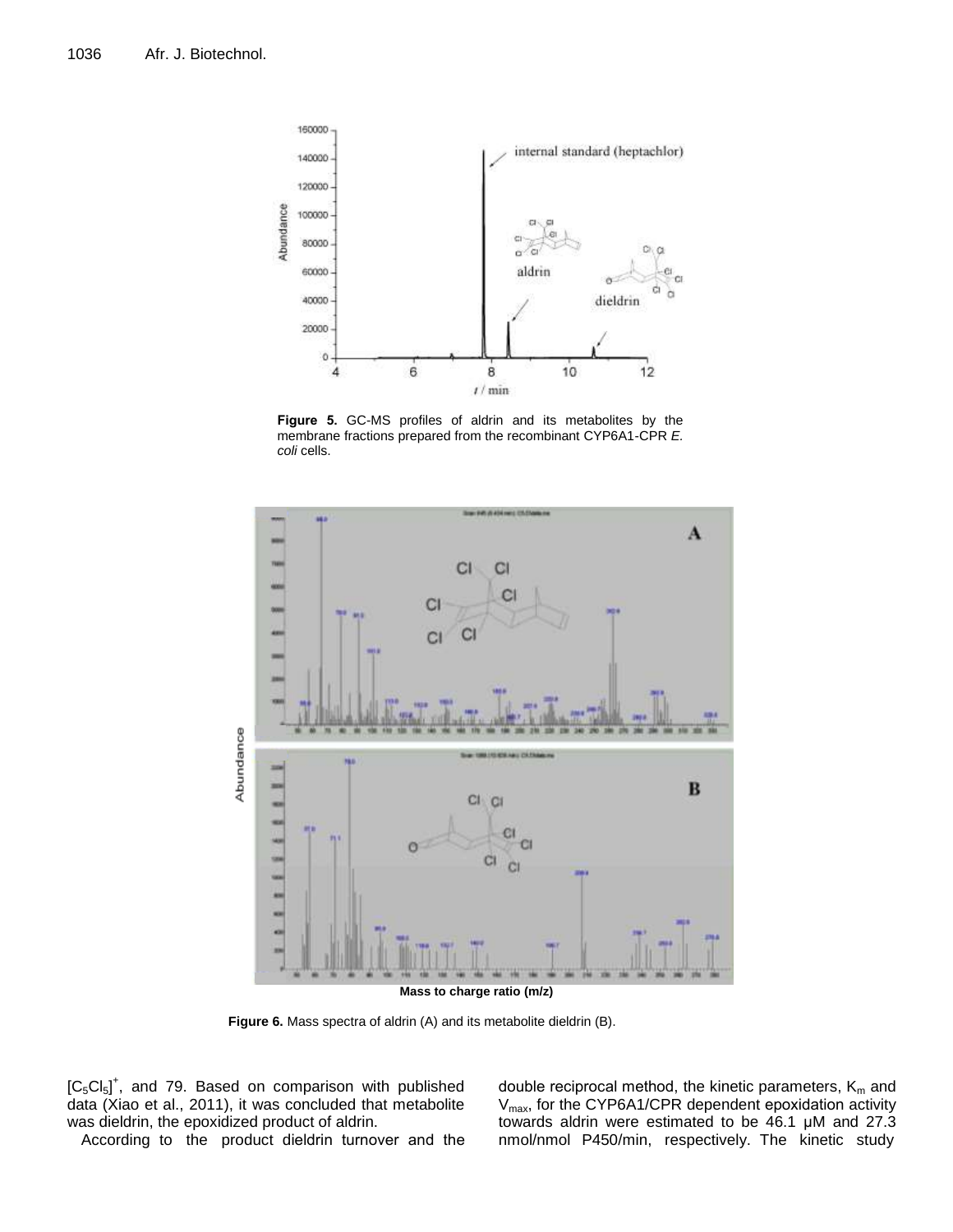

**Figure 7.** Detection of metabolism product dieldrin by the membrane fractions prepared from the recombinant CYP6A1-CPR *E. coli* cells (a); the recombinant CYP6A1 *E. coli* cells (b) and the control DH5α/pCW cells (c) by selected ion monitor (SIM) method.

using membrane fractions demonstrated that the enzymatic affinity of cytochrome P450 6A1 was higher than that of CYP6A1 immobilized in dioctadecyl dimethyl ammonium bromide (DDAB) film (Wu, 2011). However, aldrin epoxidase from rat liver was also examined on the activity of epoxidized aldrin with a  $V_{\text{max}}$  of 5.11 nmol/nmol P450/min and a K<sub>m</sub> of 1.64  $\mu$ M (Norie et al., 1984). The results indicate that the affinity of aldrin epoxidase with aldrin from rat liver microsomes is much higher than that of CYP6A1.

The study of the metabolism of aldrin by membrane fractions prepared from the recombinant *E. coli* cells indicated that CYP 6A1 alone has no activity to aldrin, but expression of human CPR with CYP 6A1 in the presence of NADPH has enzymatic activity to aldrin (Figure 7). The results indicate that human CPR played an important role in the CYP 6A1 enzyme activity.

## *Metabolism of aldrin by the recombinant E. coli cells*

The control DH5α/pCW cells and the recombinant *E. coli* cells expressing CYP6A1 or CYP6A1/CPR were examined for the metabolism of aldrin. 1 µM aldrin was added to the cells culture after the cells were in logarithmic growth period. The addition of aldrin caused no growth inhibition in both recombinant cells and the control BL21/pCW cells. Cell culture (2 mL) was sampled every 2 h, then it was processed for GC-MS analysis described earlier. As shown in Figure 8, remarkable metabolism was observed towards aldrin in the recombinant CYP6A1/CPR *E. coli* cells, and lower activity was observed in the recombinant CYP6A1 *E. coli* cells, while no activity was observed in the control BL21/pCW cells. When aldrin was added into the recombinant CYP6A1/CPR *E. coli* cells, the epoxidation production of aldrin, dieldrin can be detected after 2 h. It indicated that the hydrophobic substrate and product can diffuse into and out of the membranes of *E. coli* cells. Expression of CYP6A1 alone in *E. coli* showed low catalytic activities in the oxidation of aldrin, indicating that some similar factors like reductase existed in *E. coli* cells with the ability to deliver electrons to P450. However, the co-expression of CPR and CYP 6A1 in *E. coli* cells led to a big increase in the catalytic activity of P450. It indicates that *E. coli*  strains co-expressing house fly CYP 6A1 and human CPR can efficiently catalyze aldrin without addition of CPR in culture. From Figure 8, it was observed that approximately 15% of aldrin was degraded within 8 h. The results suggest that the human CPR can efficiently give electron to house fly CYP 6A1 in *E. coli* inner membranes to maintain the highest activity of house fly CYP 6A1.

## **DISCUSSION**

In this study, cytochrome P450 6A1 was expressed from house fly or both house fly cytochrome P450 6A1 and human cytochromes reductase in *E. coli* cells. It was demonstrated that the recombinant *E. coli* membrane fractions containing CYP6A1 have no catalytic towards aldrin, but the recombinant *E. coli* membrane fractions containing CYP6A1-CPR can metabolize aldrin to dieldrin. These results indicate that CPR plays an important role in the catalytic reaction of CYP6A1. The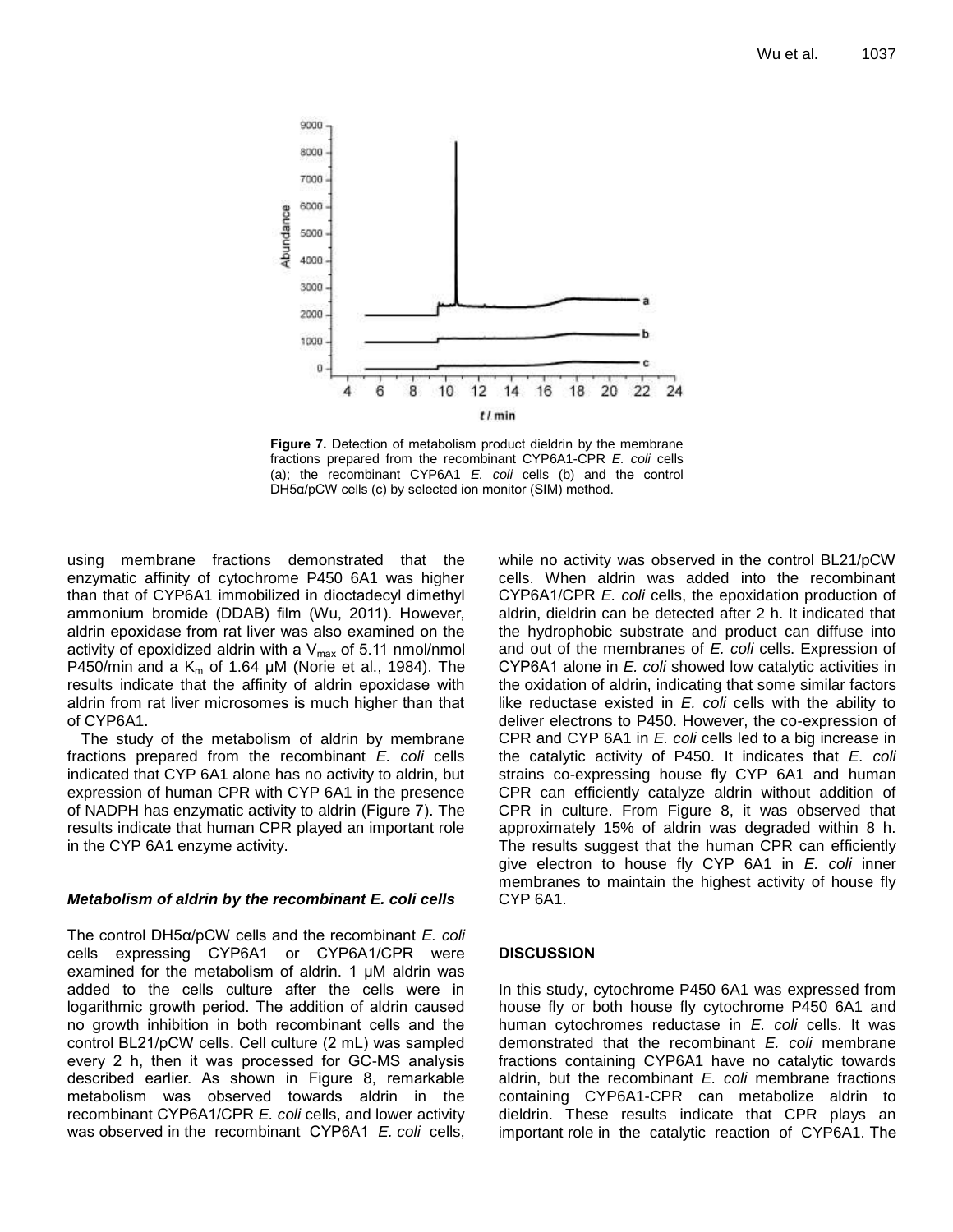

**Figure 8.** Time course of aldrin metabolism by the recombinant CYP6A1 *E. coli* cells (a) and the recombinant CYP6A1-CPR *E. coli* cells (b). The substrate aldrin was added to the cell culture at a final concentration of 1 μM. Conversion concentration of aldrin into the metabolite dieldrin was calculated based on GC-MS analysis.

control DH5α/pCW cells and the recombinant *E. coli* cells expressing CYP6A1 or CYP6A1/CPR on the metabolism of aldrin have also been examined. The results show the recombinant CYP6A1/CPR *E. coli* cells can metabolism towards aldrin remarkably and the recombinant CYP6A1 *E. coli* cells show lower activity, while the control BL21/ pCW cells show no activity. These results in this study show the promise of using engineered microorganisms to degrade aldrin by expressing both CYP6A1 and CPR.

# **CONFLICT OF INTERESTS**

The authors have not declared any conflict of interests.

## **ACKNOWLEDGEMENTS**

The authors are grateful for the financial support from the National Natural Science Foundation of China (No. 31670372) and the Special Fund for Basic Scientific Research of Central Colleges, [South-Central University](http://en.scuec.net/)  [for Nationalities](http://en.scuec.net/) (CZZ18004).

## **REFERENCES**

- [Cariño](http://www.sciencedirect.com/science/article/pii/0965174894900345) FA, [Koener](http://www.sciencedirect.com/science/article/pii/0965174894900345) JF, [Plapp FW, Feyereisen](http://www.sciencedirect.com/science/article/pii/0965174894900345) R (1994). Constitutive overexpression of the cytochrome P450 gene CYP6A1 in a house fly strain with metabolic resistance t[o Insect. Biochemistry and Molecular](https://www.sciencedirect.com/science/journal/09651748)  [Biology](https://www.sciencedirect.com/science/journal/09651748) 24:411-418.
- Costa LG (2015). The neurotoxicity of organochlorine and pyrethroid pesticides. In: Lotti, M., Bleecker, M.L. (Eds.), Occupational

Organochlorine Neurology. Handbook of Clinical Neurology 131:135- 148.

- Erick RB, Juan A, Paulino P, Luis GT (2006). Removal of aldrin, dieldrin, heptachlor, and heptachlor epoxide using activated carbon and/or Pseudomonas fluorescens free cell cultures. [Journal of](https://www.tandfonline.com/toc/lesb20/current)  [Environmental Science and Health, Part B](https://www.tandfonline.com/toc/lesb20/current) 41:553-569.
- Ferguson J, Kortee F (1977). Epoxidation of aldrin to exo-dieldrin by soil bacteria. Applied and environmental microbiology 34:7-13.
- Goff GL, Boundy S, Daborn PJ, Yen JL, ffrench-Constant RH (2003). [Microarray analysis of](https://www.sciencedirect.com/science/article/pii/S096517480300064X) cytochrome P450 mediated insecticide [resistance in](https://www.sciencedirect.com/science/article/pii/S096517480300064X) Drosophila. [Insect Biochemistry and Molecular Biology](https://www.sciencedirect.com/science/journal/09651748) 33:701-708.
- Grinkova YV, Denisov IG, Sligar SG (2010). Functional reconstitution of monomeric CYP3A4 with multiple cytochrome P450 reductase molecules in Nanodiscs. [Biochemical and Biophysical Research](https://www.sciencedirect.com/science/journal/0006291X)  [Communications](https://www.sciencedirect.com/science/journal/0006291X) 398:194-198.
- Guengerich FP, Martin MV, Sohl CD, Cheng Q (2009). Measurement of cytochrome P450 and NADPH-cytochrome P450 reductase. Nature Protocols 4:1245-1251.
- [Hiroshi](http://academic.research.microsoft.com/Author/4130188/hiroshi-iwata) I, [Ken-ichi F,](http://academic.research.microsoft.com/Author/43282662/ken-ichi-fujita) [Hirotaka K,](http://academic.research.microsoft.com/Author/18786158/hirotaka-kushida) [Akihiro S,](http://academic.research.microsoft.com/Author/23567713/akihiro-suzuki) [Yuko K,](http://academic.research.microsoft.com/Author/28875271/yuko-konno) [Katsunori N,](http://academic.research.microsoft.com/Author/53820541/katsunori-nakamura)  [Akiharu F, Tetsuya K](http://academic.research.microsoft.com/Author/56384433/akiharu-fujino) (1998). High catalytic activity of human cytochrome P450 co-expressed with human NADPH-cytochrome P450 reductase in *Escherichia coli.* [Biochemical Pharmacology](https://www.sciencedirect.com/science/journal/00062952) 55:1315-1325.
- Jhamtania RC, Shuklaa S, Sivaperumalb P, Dahiyaa MS, Agarwala R (2018). Impact of co-exposure of aldrin and titanium dioxide nanoparticles at biochemical and molecular levels in Zebrafish. Environmental Toxicology and Pharmacology 58:141-155.
- [Kimura](http://med.wanfangdata.com.cn/Paper/Search?q=%e4%bd%9c%e8%80%85%3a(Shigenobu%2c+Kimura)) S, [Iyanagi](http://med.wanfangdata.com.cn/Paper/Search?q=%e4%bd%9c%e8%80%85%3a(Takashi%2c+Iyanagi)) T [\(2003\).](http://med.wanfangdata.com.cn/Periodical/Issue?id=0376600&year=2003&issue=134-3) High-level expression of porcine liver cytochrome P-450 reductase catalytic domain in Escherichia coli by modulating the predicted local secondary structure of mRNA. The Journal of Biochemistry 134:403-413.
- Liu NN, Li M, Gong YH, Liu F, Li T (2015). Cytochrome P450s –Their expression, regulation, and role in insecticide resistance. [Pesticide](https://www.sciencedirect.com/science/journal/00483575)  [Biochemistry and Physiology](https://www.sciencedirect.com/science/journal/00483575) 120:77-81.
- Lowry OH, Rosebrough NJ, Farr AL, Randell RJ (1951). Protein measurement with the folin phenol reagent.The Journal of Biological Chemistry 193:265-275.
- Norie K, Nobuaki H, Reiji I (1984). Cytochrome P-450 content and aldrin